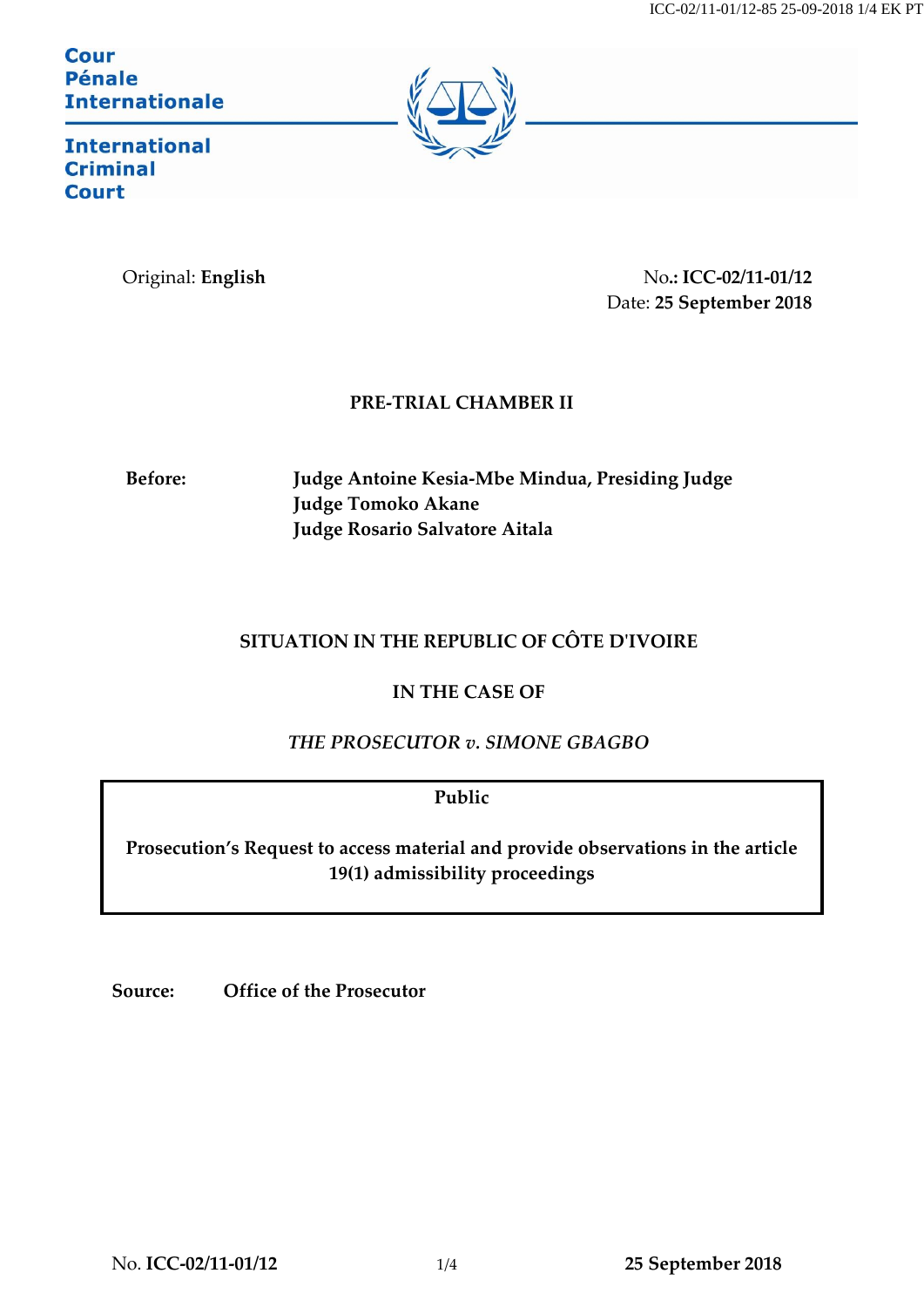**Document to be notified in accordance with regulation 31 of the** *Regulations of the* 

*Court* **to:**

| The Office of the Prosecutor<br>Ms Fatou Bensouda<br>Mr James Stewart<br>Mr Eric MacDonald  | <b>Counsel for Mr Laurent Gbagbo</b>                            |
|---------------------------------------------------------------------------------------------|-----------------------------------------------------------------|
|                                                                                             | <b>Counsel for Mr Charles Blé Goudé</b>                         |
| <b>Legal Representatives of the Victims</b>                                                 | <b>Legal Representatives of the Applicants</b>                  |
| <b>Unrepresented Victims</b>                                                                | <b>Unrepresented Applicants for</b><br>Participation/Reparation |
| The Office of Public Counsel for<br><b>Victims</b>                                          | The Office of Public Counsel for the<br>Defence                 |
| <b>States' Representatives</b><br>Competent authorities of the Republic of<br>Côte d'Ivoire | <b>Amicus Curiae</b>                                            |
| <b>REGISTRY</b>                                                                             |                                                                 |
| Registrar<br>Mr Peter Lewis                                                                 | <b>Counsel Support Section</b>                                  |
| <b>Victims and Witnesses Unit</b>                                                           | <b>Detention Section</b>                                        |
| <b>Victims Participation and Reparations</b><br><b>Section</b>                              | Other                                                           |
| No. ICC-02/11-01/12<br>2/4                                                                  | 25 September 2018                                               |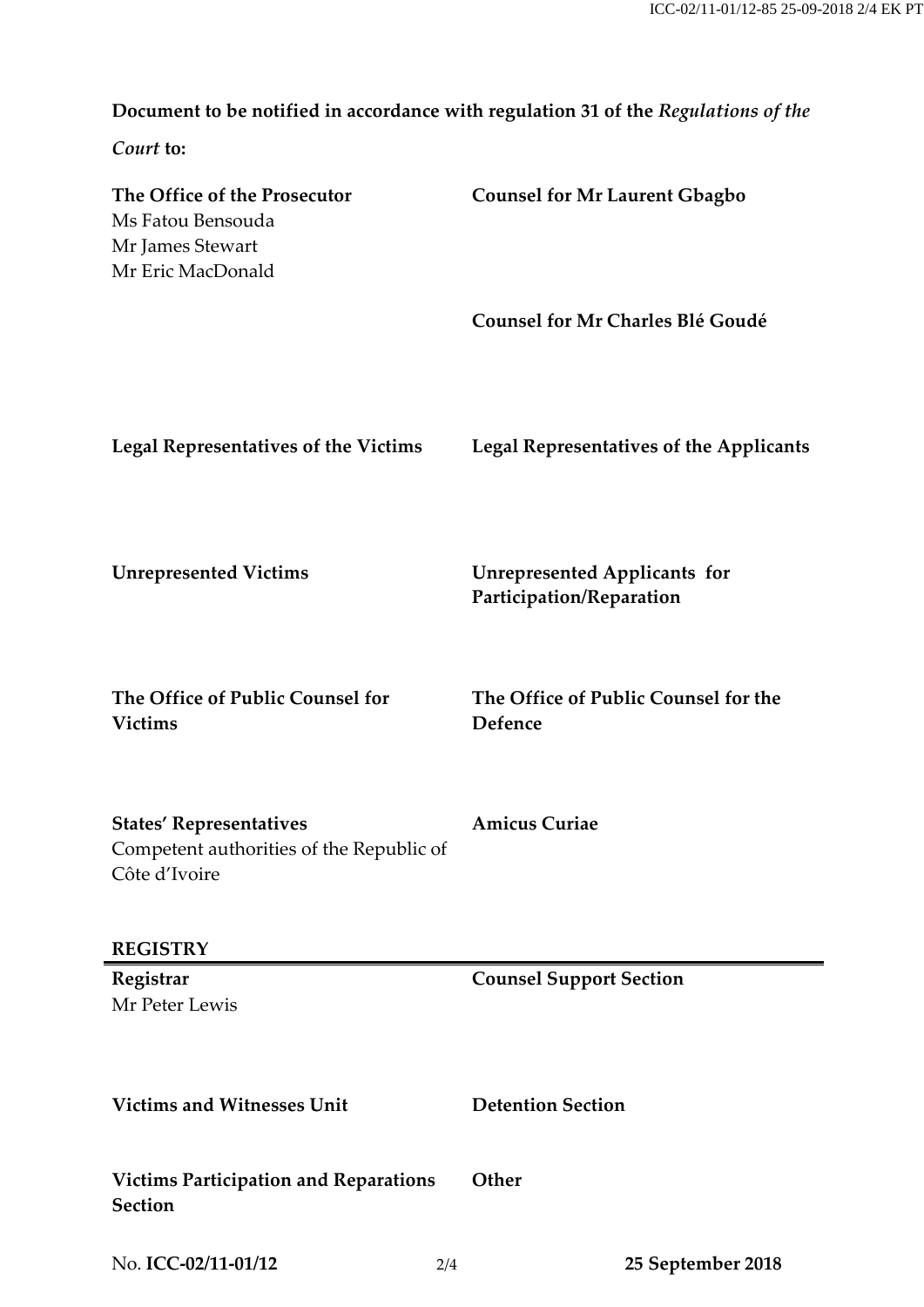## **Submissions**

1. On 14 September 2018, Pre-Trial Chamber II decided to determine on its own motion, under article 19(1), whether the case against Ms Simone Gbagbo is still admissible before the Court with reference to articles 17(1)(c) and 20(3) of the Rome Statute. <sup>1</sup> To assist in such determination, the Chamber ordered the Registrar to request, not later than Friday, 21 September 2018, the competent national authorities of Côte d'Ivoire to provide the Chamber with pertinent judicial decisions rendered after 11 December 2014 (when the Court ruled on the admissibility of the case on Ms Gbagbo) and any other relevant information, including if the concerned judgments have become final according to national law.<sup>2</sup>

2. In accordance with rule 58(2) of the Rules, the Chamber "[w]hen […] is acting on its own motion as provided for in article 19, paragraph 1, it shall decide on the procedure to be followed and may take appropriate measures for the proper conduct of the proceedings". 3 In so doing, "due consideration must be given to the different interests involved and the circumstances of each specific case". <sup>4</sup> The Prosecutor, as the Party who requested the arrest warrant against Ms Gbagbo and assesses admissibility, has a clear interest in these proceedings. Hence, and consistent with the procedure followed in previous admissibility proceedings, either triggered by the Chamber under article  $19(1)^5$  or resulting from a challenge under article  $19(2)$ , the

<sup>1&</sup>lt;br>
<u>[ICC-02/11-01/12-84](http://www.legal-tools.org/doc/bc44da/)</u> ("Article 19(1) Order"), para. 5.

 $2 \overline{\text{Article } 19(1) \text{ Order}}$ , paras. 6-7.

<sup>&</sup>lt;sup>3</sup> Rule 58(2). *See* <u>[ICC-02/04-01/15-115](http://www.legal-tools.org/doc/ab7e57/)</u> ("Kony et al. Admissibility Proceedings Decision"), p. 7 ("according to rule 58(2) of the Rules, a Chamber acting on its own motion as provided for in article 19(1) 'shall decide on the procedure to be followed and may take appropriate measures for the proper conduct of the proceedings'").

<sup>4</sup> [ICC-02/11-01/12-35](http://www.legal-tools.org/doc/8673f5/) ("Simone Gbagbo Additional Documents Decision"), para. 6 ("By virtue of rule 58(2) of the Rules, the Chamber has the discretionary power to decide on the procedure to be followed upon receipt of an admissibility challenge. In doing so, due consideration must be given to the different interests involved and the circumstances of each specific case."). *See also* [ICC-01/11-01/11-641](http://www.legal-tools.org/doc/96ad62/) ("Second Gaddafi Admissibility Proceedings Decision"), para. 7. The same considerations should apply to admissibility proceedings initiated *proprio motu* by the Chamber.

<sup>&</sup>lt;sup>5</sup> Kony et al. Admissibility Proceedings Decision, p. 7 ("in order to preserve the fairness of the proceedings, the Prosecutor and the persons for whom the Warrants have been issued shall also be given the opportunity to submit written observations on the matter").

<sup>&</sup>lt;sup>6</sup> Under rule 58(3) the Chamber shall allow the Prosecutor and suspects to submit written observations on a challenge to the admissibility of a case within a period of time to be determined by the Chamber. *See e.g.* **ICC**-[01/09-02/11-40](http://www.legal-tools.org/doc/abdc3d/) ("Muthaura et al. Admissibility Proceedings Decision"), para. 12; [ICC-01/09-01/11-31](http://www.legal-tools.org/doc/c6286c/) ("Ruto et al. Admissibility Proceedings Decision"), para. 12; [ICC-01/11-01/11-134](http://www.legal-tools.org/doc/bfc19d/) ("First Gaddafi Admissibility